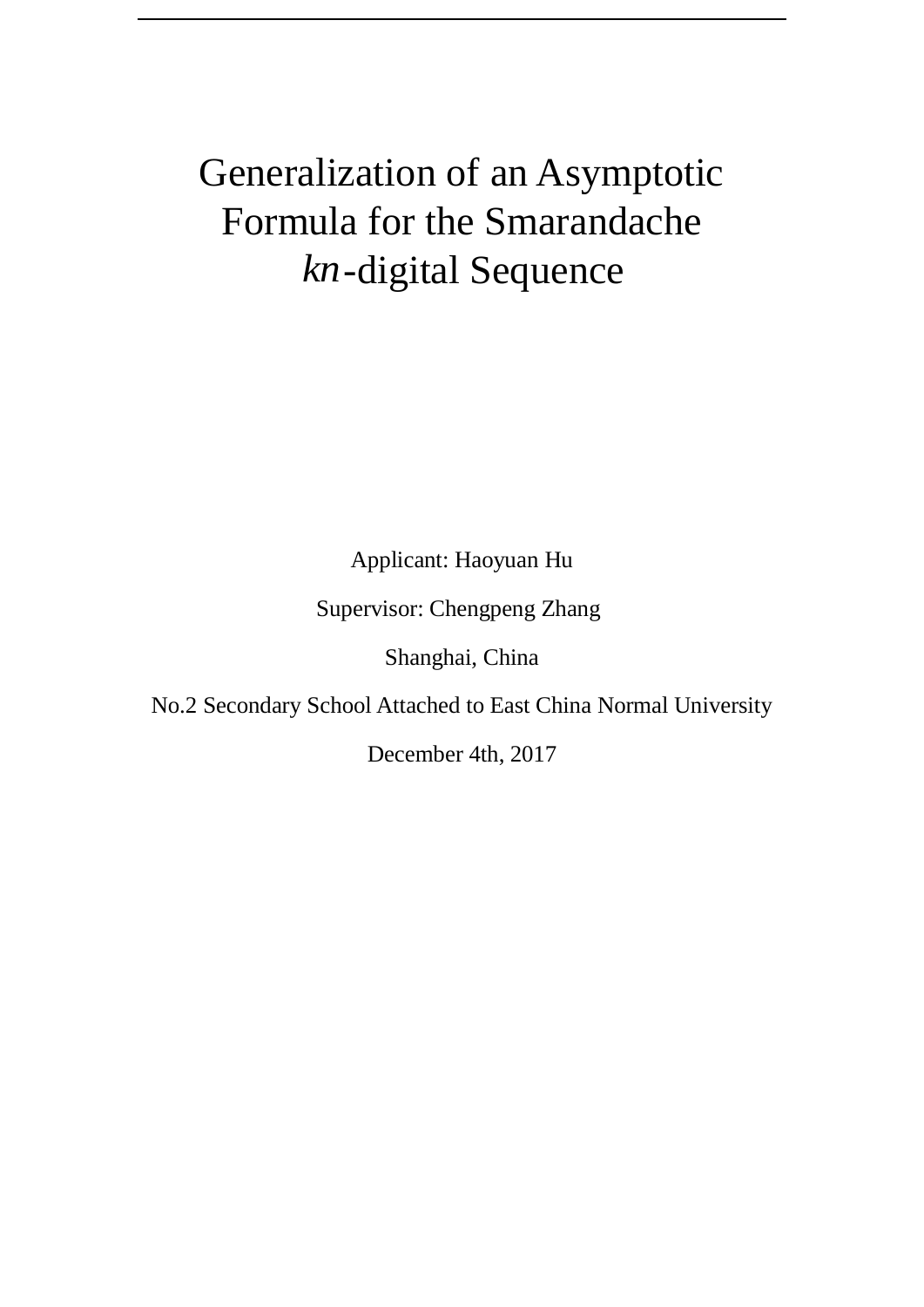### <span id="page-1-0"></span>**Abstract**

The sequence  $\{a(3,n)\}\$ is called the Smarandache 3n-digital sequence, if the digital of  $a(3,n)$  can be partitioned into two groups such that the second is 3 times of the first. Smarandache kn-digital sequence  ${a(k,n)}$  in the base p is defined similarly. This paper studies an asymptotic formula for Smarandache kn-digital sequence  $(N)$ 1  $\sum_{n \leq N} \ln a_n = 2N \ln \frac{1}{2}$  $a_n = 2N \ln N + O(N)$  $\sum_{\leq n \leq N}$  $\sum$  ln  $a_n = 2N \ln N + O(N)$ ,  $N \rightarrow +\infty$ ,  $1 \le k \le 9$  (defined in base ten) and generalizes the conclusion by proving that the asymptotic formula is true for any positive integer k and  $p (p>1)$ . Furthermore, this paper proves some more precise asymptotic formulas for  $k=1,2,3,4,5,6,8,9,10,11$  (defined in base ten) and for general positive integer k and p, and conjectures a more precise asymptotic formula for k=7.

### <span id="page-1-1"></span>**Key words**

Smarandache sequence;Asymptotic formula;Base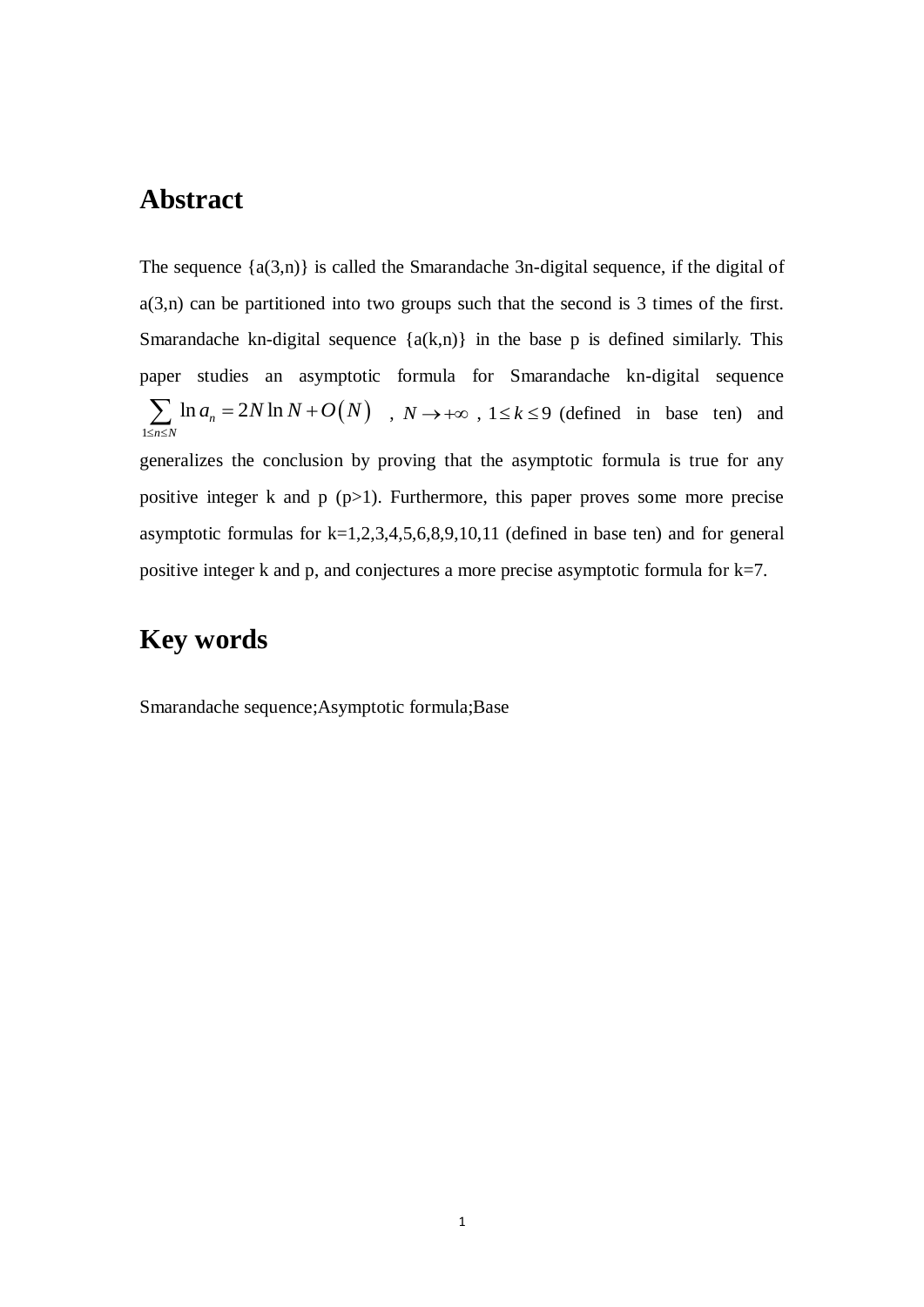## **Contents**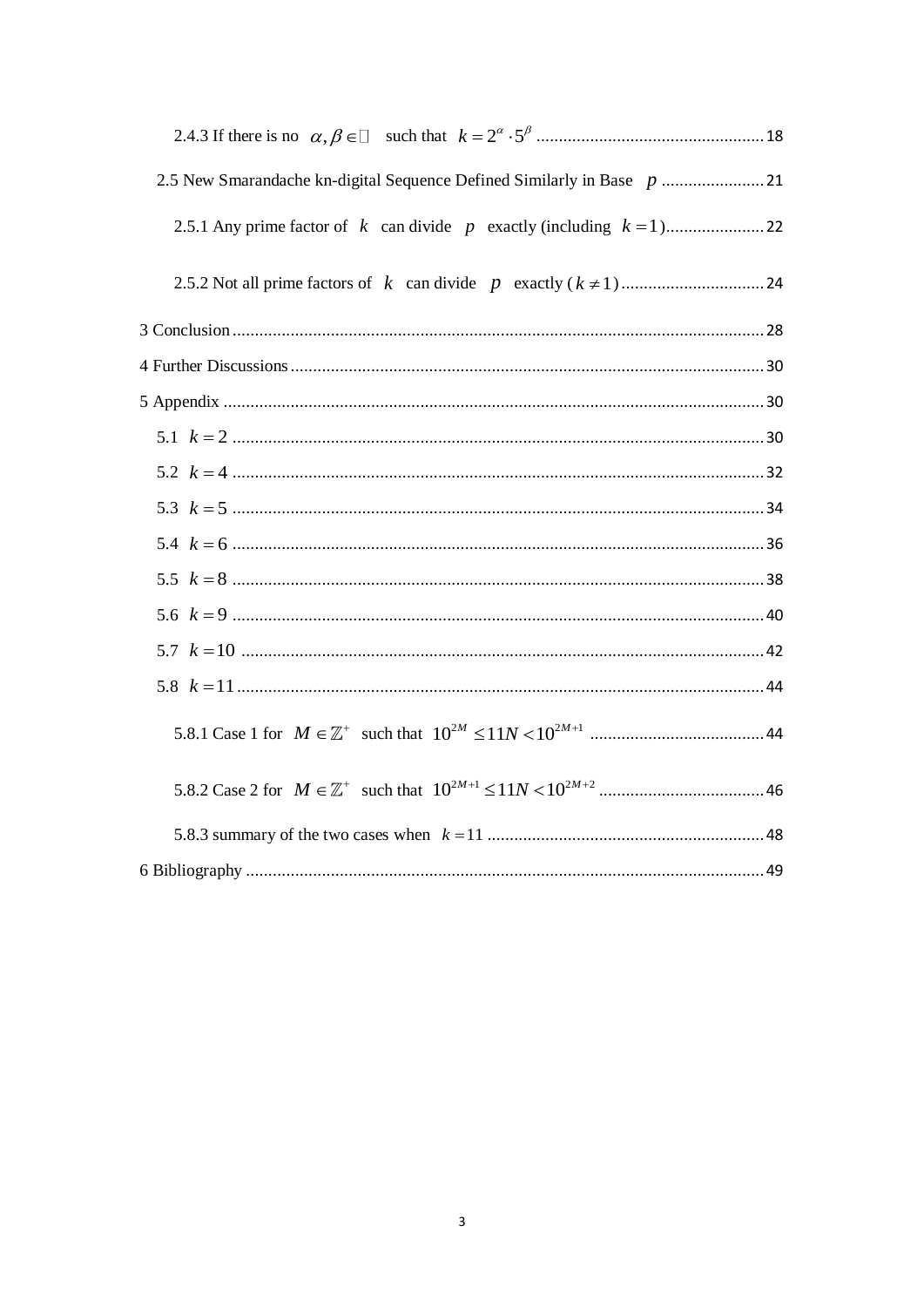### <span id="page-4-0"></span>**1 Introduction**

For any arbitrary positive integer  $k$ , the sequences  $\{a_n\}$  is called the Smarandache  $kn$ -digital sequence, if the digital of  $a_n$  can be partitioned into two groups such that the second is  $k$  times of the first. This sequence was defined by Smarandache, F. (1993, 2006, cited in Gou, S. 2010). There are a number of subsequent works.

Wu(2008:120-122) considered Zhang Wenpeng's conjecture that the Smarandache 3n-digital sequence does not contain any square number. Although this conjecture is not completely solved, Wu did prove the following results:

- (1)  $a_n$  is not a square if  $n$  is square-free.
- (2)  $a_n$  is not a square if  $n$  is a square.

(3) If  $a_n$  is a square, then  $n = 2^{2\alpha_1} \cdot 3^{2\alpha_2} \cdot 5^{2\alpha_3} \cdot 11^{2\alpha_4} \cdot n_1$  holds, where  $(n_1, 330) = 1$ .

Lu, P.(2009:5-7, cited in Chen, J. 2012) considered whether there is a square number in the Smarandache 5n-digital sequence and got a negative answer when *n* equals some special values.

By using elementary method, Gou, S.(2010) proved that for any arbitrary positive integer *N* large enough, the asymptotic formula  $(N)$ 1  $\sum_{n \leq N} \ln a_n = 2N \ln \frac{1}{2}$  $a_n = 2N \ln N + O(N)$  $\sum_{\leq n \leq N}$  $\sum \ln a_n = 2N \ln N + O(N)$  holds when  $k=3$  . (When  $k = 3$ ,  ${a_n} = {13,26,39,412,515,618,721,824,...}$ 

Chen, J.(2012:9-14) pointed out that equation  $\sum \ln a_n = 2N \ln N + O(N)$ 1  $\sum_{n \leq N} \ln a_n = 2N \ln \frac{1}{2}$  $a_n = 2N \ln N + O(N)$  $\sum_{n \leq N}$  $\sum \ln a_n = 2N \ln N + O\left($ still holds under the condition of  $1 \le k \le 9$  when  $N \to +\infty$ .

This paper generalizes the above asymptotic formula  $(N)$ 1  $\sum_{n \leq N} \ln a_n = 2N \ln \frac{1}{2}$  $a_n = 2N \ln N + O(N)$  $\sum_{\leq n \leq N}$  $\sum \ln a_n = 2N \ln N + O(N)$  to arbitrary k and arbitrary base p, and improves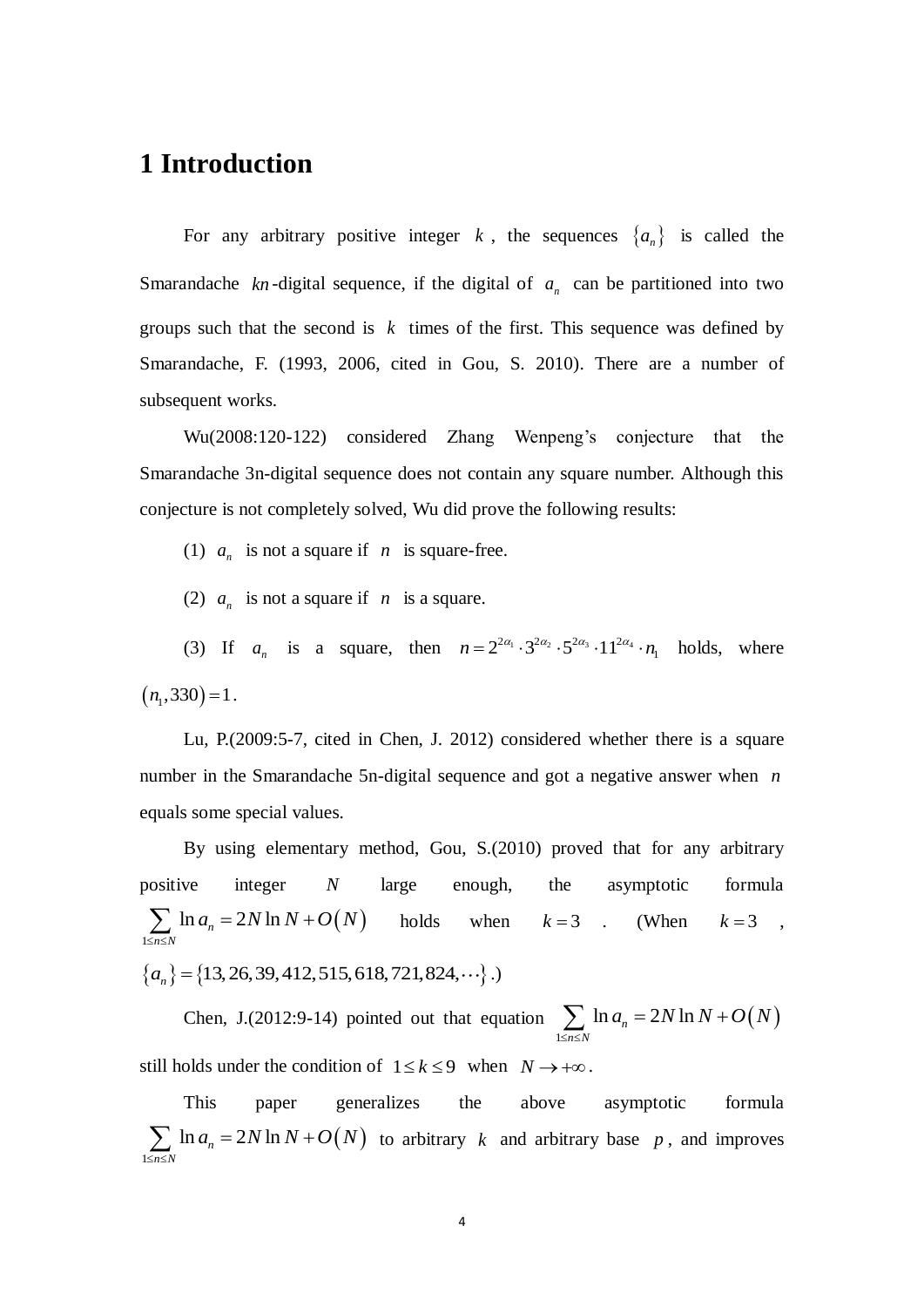<span id="page-5-0"></span>the estimates of the error term.

### **2 Theoretical Discussions**

#### <span id="page-5-1"></span>**2.1 Lemmas and Simple Corollaries**

#### <span id="page-5-2"></span>**2.1.1 Taylor series with the Peano form of the remainder**

Let  $f(x)$  be n times differentiable at  $x_0$ , then there must be a neighborhood of  $x_0$ , for any x in this neighborhood, the following holds:  $f^{(n)}(x)$ 

for any x in this neighborhood, the following holds:  
\n
$$
f(x) = f(x_0) + f'(x_0)(x - x_0) + \frac{f''(x_0)}{2!}(x - x_0)^2 + \dots + \frac{f^{(n)}(x_0)}{n!}(x - x_0)^n + r_n(x) \quad ,
$$

In the equation above, the remainder  $r_n(x)$  equals  $o((x-x_0)^n)$ . When  $x_0 = 0$ , the above equation is called the Maclaurin series.

<span id="page-5-3"></span>**2.1.2 Lemma:** 
$$
\ln(x+1) = x + O(x^2)
$$
, when  $x \to 0$ 

Because  $ln(x+1)$  $\ln(x+1) = \frac{1}{1}$ 1  $+1)' = ^{+}$ *x x* and  $\ln(x+1)$  $(x+1)^2$  $\ln(x+1)'' = -\frac{1}{x+1}$ 1  $+1)^{''} = -\frac{1}{x}$  $^{+}$ *x x* , using 2.1.1 (let

 $x_0 = 0, n = 2$ , we get the target equation as follows.

$$
\ln(x+1) = \ln(0+1) + \frac{1}{0+1}(x-0) + \frac{-\frac{1}{(0+1)^2}}{2!}(x-0)^2 + o((x-0)^2)
$$
  
=  $x - \frac{1}{2}x^2 + o(x^2) = x + O(x^2)$ 

#### <span id="page-5-4"></span>**2.1.3 Stirling's approximation**

$$
n! \Box \sqrt{2\pi n} \left(\frac{n}{e}\right)^n \left(1 + \frac{1}{12n} + \frac{1}{288n^2} - \frac{139}{51840n^3} + \cdots \right)
$$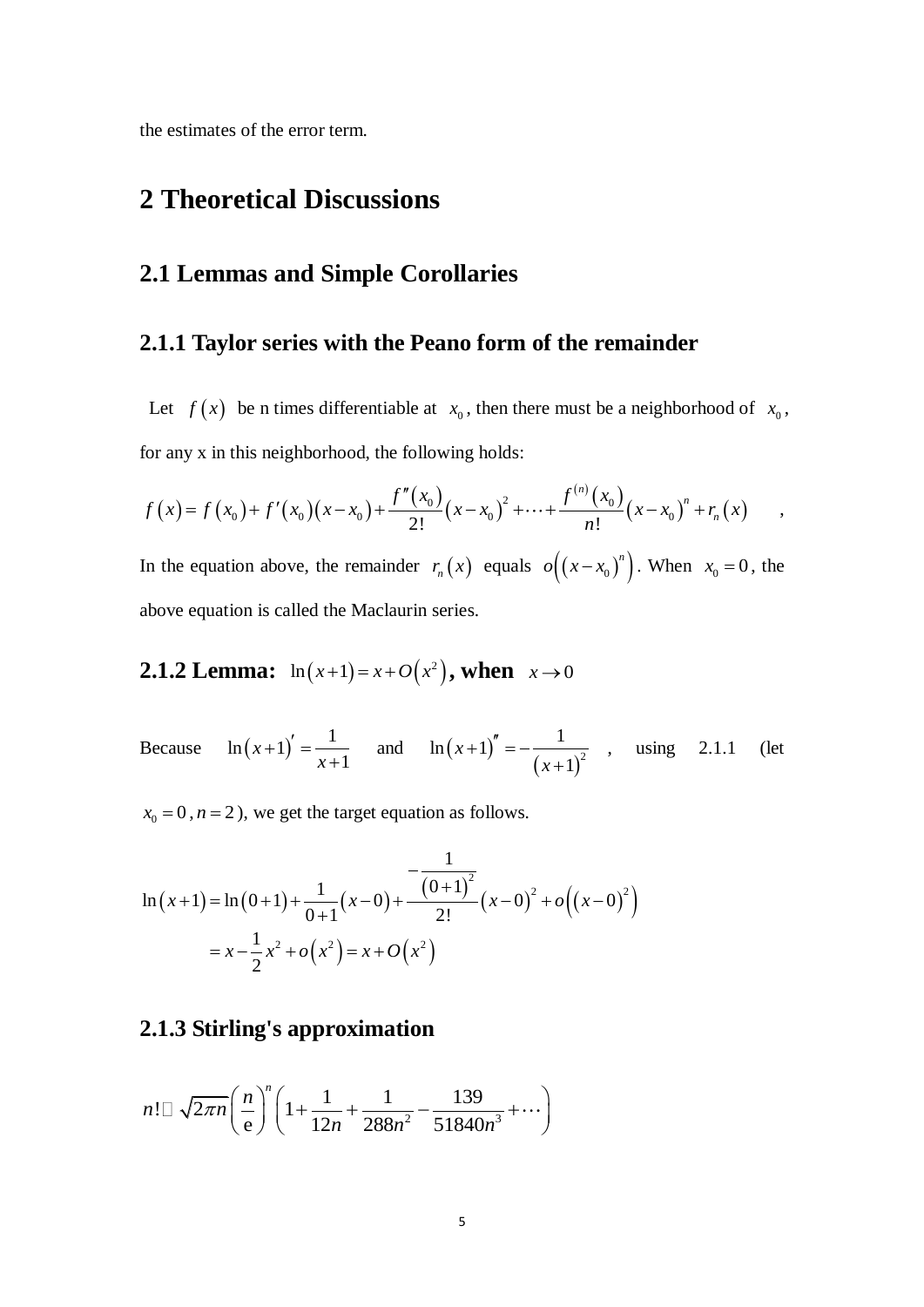<span id="page-6-0"></span>**2.1.4 Lemma:** 
$$
\lim_{N \to \infty} \frac{(\ln N)^2}{N} = \lim_{N \to \infty} \frac{\ln N}{N} = 0
$$

Using L'Hospital's rule:

Using L'Hospital's rule:  
\n
$$
\lim_{N \to +\infty} \frac{(\ln N)^2}{N} = \lim_{N \to +\infty} \frac{2 \ln N \cdot \frac{1}{N}}{1} = \lim_{N \to +\infty} \frac{2 \ln N}{N} = \lim_{N \to +\infty} \frac{\frac{2}{N}}{1} = 0
$$
\n
$$
\lim_{N \to +\infty} \frac{\ln N}{N} = \lim_{N \to +\infty} \frac{\frac{1}{N}}{1} = 0
$$

This means that  $(\ln N)^2$  and  $\ln N$  are the lower order infinities of N.

#### <span id="page-6-1"></span>**2.1.5 A computational result of dislocation subtraction**

Conclusion: 
$$
\sum_{t=1}^{M} t \cdot p^{t} = \frac{1}{p-1} M \cdot p^{M+1} - \frac{p}{(p-1)^{2}} (p^{M} - 1)
$$

We denote that  $=\sum_{t=1}^M t\cdot p^t$ *t*  $S = \sum t \cdot p^t$ , 有  $p \cdot S = \sum t \cdot p^{t+1} = \sum (t-1)$  $^{1}$   $\frac{M+1}{N}$  $\frac{1}{2}$   $\frac{1}{2}$   $\frac{1}{k=2}$ 1  $+1 - \frac{M+1}{M}$  $\cdot S = \sum_{t=1}^{M} t \cdot p^{t+1} = \sum_{k=2}^{M+1} (t-1) \cdot p^{t}$  $\sum_{t=1}^{\infty}$   $\sum_{k}$   $\sum_{k}$  $p \cdot S = \sum_{i=1}^{M} t \cdot p^{t+1} = \sum_{i=1}^{M+1} (t-1) \cdot p^t$ ,

and we have:  $(p-1)S = p \cdot S - S = M \cdot p^{M+1} - \frac{p}{q} (p^M - 1)$ 1)  $S = p \cdot S - S = M \cdot p^{M+1} - \frac{p}{p-1} (p^M - 1)$  $(p-1)S = p \cdot S - S = M \cdot p^{M+1} - \frac{p}{p-1} (p^M)$  $^{+}$  $(-1)S = p \cdot S - S = M \cdot p^{M+1} - \frac{p}{p-1} (p^M - 1)$ , ,

which means that  $(p-1)$  $1-\frac{p}{(p^M-1)^2}(p^M-1)$ 2  $\frac{1}{\sqrt{1-x}}M \cdot p^{M+1} - \frac{p}{\sqrt{1-x^2}}(p^M-1)$  $1^{n}$   $p-1$  $^{+}$  $=\frac{1}{p-1}M\cdot p^{M+1}-\frac{p}{(p-1)^2}(p^M-1).$  $S = \frac{1}{p-1} M \cdot p^{M+1} - \frac{p}{(p-1)^2} (p^M)$ .

Specifically, when  $p = 10$ , we have  $S = \frac{1}{9}M \cdot 10^{M+1} - \frac{10}{91}(10^M - 1)$  $\frac{1}{9}M \cdot 10^{M+1} - \frac{10}{81}$  $S = \frac{1}{0}M \cdot 10^{M+1} - \frac{10}{21}(10^M - 1)$ . We will directly use the computational result hereafter.

### <span id="page-6-2"></span>**2.2 Proof When**  $k=3$  in Base 10

#### <span id="page-6-3"></span>**2.2.1 Identical deformation of the target equation**

Let  $a_n$  be in the sequence, and assume that  $3n$  has t digits ( $n \in \mathbb{Z}^+$ ,  $t \in \mathbb{Z}^+$ ), then  $10^{t-1}$  10<sup>'</sup>  $3 \quad 3 \quad 3$  $\frac{1}{n} \le n < \frac{10^7}{2}$ . Because of the definition of the sequence  $\{a_n\}$ , we know that  $= n \cdot (10^t + 3)$  $a_n = n \cdot (10^t + 3)$ . When *N* is large enough, there exists a unique  $M \in \mathbb{Z}^+$  such that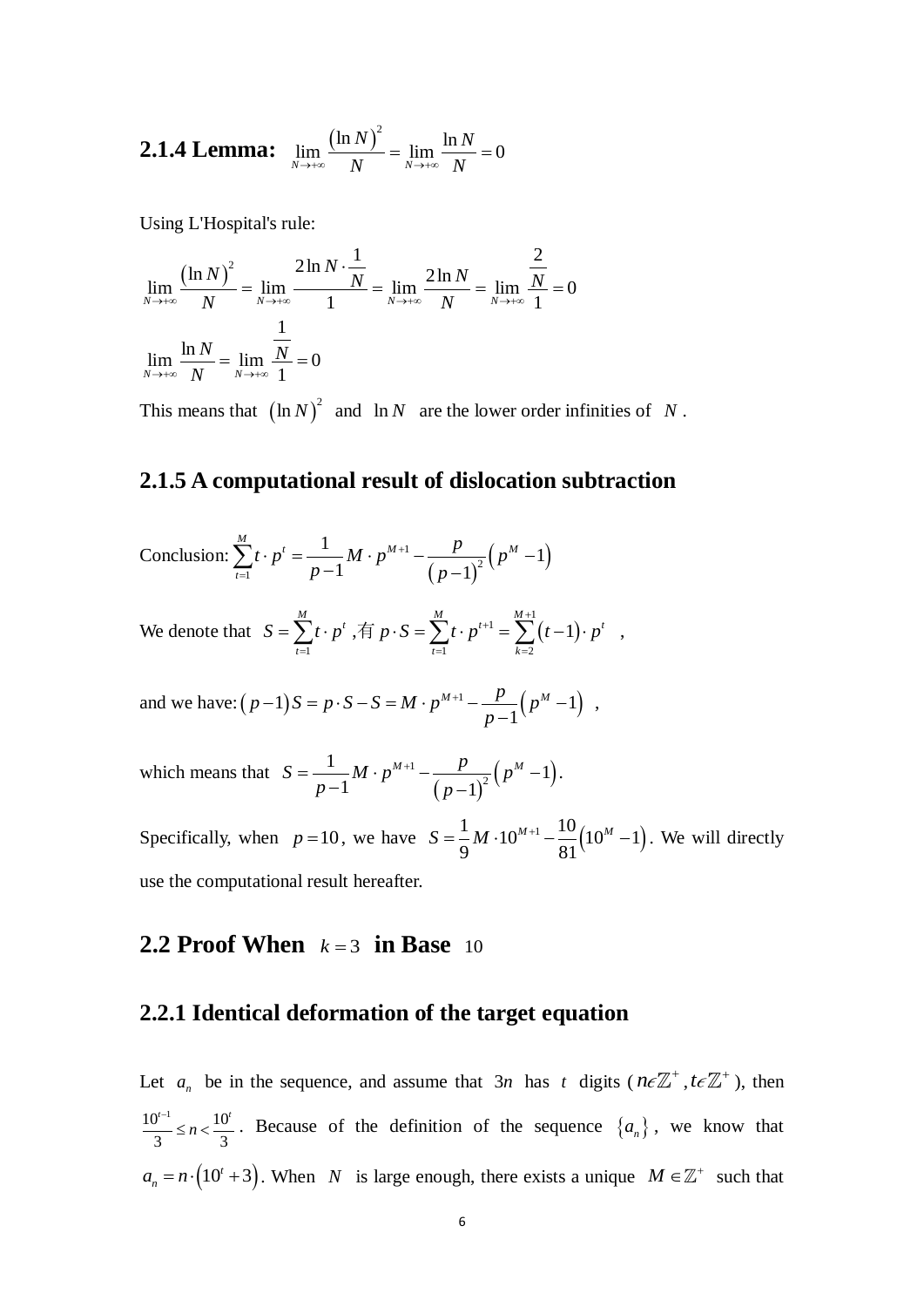$$
\frac{10^{M}}{3} \le N < \frac{10^{M+1}}{3} \quad \text{This is because the intervals} \quad J_{t} = \left(\frac{10^{t}}{3}, \frac{10^{t+1}}{3}\right], t = 0, 1, 2, \cdots \quad \text{are}
$$

pair-wise disjoint, and their union is  $\left(\frac{1}{2}\right)$  $\left(\frac{1}{3}, +\infty\right)$ , which includes all positive integers, so *N* must be included in one of these intervals, which means that there must be a unique  $M$ . We will use the uniqueness of  $M$  directly hereafter. Assume that  $3N$ equation:

has 
$$
(M + 1)
$$
 digits, so  $a_N = N \cdot (10^{M+1} + 3)$ . Now we have the following identical  
equation:  

$$
\prod_{1 \le n \le N} a_n = \prod_{n=1}^{3} a_n \cdot \prod_{n=4}^{33} a_n \cdot \cdots \prod_{n=\frac{1}{3}(10^{M-1})+1}^{\frac{1}{3}(10^M - 1)} a_n \cdot \prod_{n=\frac{1}{3}(10^M - 1)+1}^N a_n
$$

$$
= N \cdot \left(10 + 3\right)^3 \cdot \left(100 + 3\right)^{30} \cdots \left(10^M + 3\right)^{3 \cdot 10^{M-1}} \cdot \left(10^{M+1} + 3\right)^{N-\frac{1}{3}\left(10^M - 1\right)}
$$

$$
= N! \left(10+3\right)^3 \cdot \left(100+3\right)^{30} \cdots \left(10^M+3\right)^{3 \cdot 10^{M-1}} \cdot \left(10^{M+1}+3\right)^{N-\frac{1}{3}\left(10^M-1\right)}
$$
  
Take the natural logarithm of the both sides, and the equation becomes:  

$$
\sum_{1 \le n \le N} \ln a_n = \ln N! + \sum_{t=1}^{M} \ln \left(10^t+3\right)^{3 \cdot 10^{t-1}} + \ln \left(10^{M+1}+3\right)^{N-\frac{1}{3}\left(10^M-1\right)}
$$

$$
= \ln N! + 3 \cdot \sum_{t=1}^{M} 10^{t-1} \cdot \ln \left(10^t+3\right) + \left[N - \frac{1}{3}\left(10^M-1\right)\right] \ln \left(10^{M+1}+3\right) \cdots (1)
$$

#### <span id="page-7-0"></span>**2.2.2 Estimation of**  *N*!

Using Stirling's approximation (Lemma 2.1.3):  
\n
$$
n! \Box \sqrt{2\pi n} \left(\frac{n}{e}\right)^n \left(1 + \frac{1}{12n} + \frac{1}{288n^2} - \frac{139}{51840n^3} + \cdots \right)
$$

According to 2.1.2, we take the natural logarithm of the both sides, and we get the equation as follows.<br>  $\ln N! = \ln \sqrt{2\pi N} + N \ln N - N + \ln \left(1 + \frac{1}{12N} + \frac{1}{288N^2} - \frac{139}{51840N^3} + \cdots \right)$ equation as follows.

 2 3 12 288 51840 1 1 ln ln 2 2 1 = 1 2 ln 2 *N N N N N N N N N N N O N N N N O* 

We will use equation  $(2)$  directly hereafter.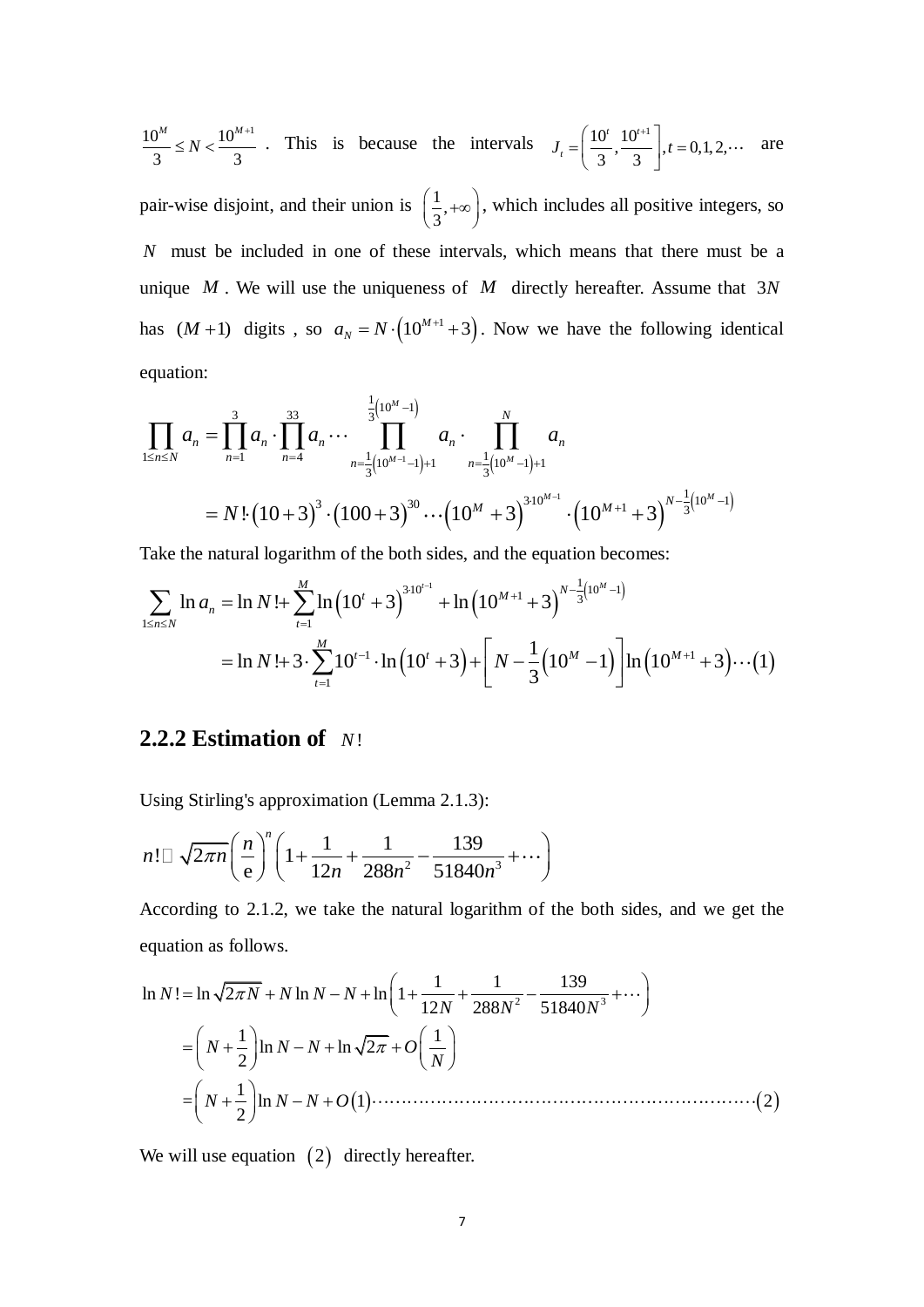#### <span id="page-8-0"></span>**2.2.3 Estimation of**  $3 \cdot \sum_{1}^{n} 10^{t-1} \cdot \ln(10^{t} + 3)$ 1  $3 \cdot \sum_{i=1}^{M} 10^{t-1} \cdot \ln(10^t + 3)$ *t*  $\overline{a}$  $\cdot \sum_{t=1}^{M} 10^{t-1} \cdot \ln(10^{t} + 3)$

When  $x \to 0$ ,  $\ln(x+1) = x + O(x^2)$  (Lemma 2.1.2). According to 2.1.5, we get the  $\left[\ln(10^t) + \ln\left(1 + \frac{3}{10^t}\right)\right]$ hen  $x \to 0$ ,  $\ln(x+1) = x + O(x^2)$  (Lemma<br>lowing equation.<br> $\sum_{t=1}^{M} 10^{t-1} \cdot \ln(10^t + 3) = 3 \cdot \sum_{t=1}^{M} 10^{t-1} \cdot \left[ \ln(10^t) + 1 \right]$ 

following equation. *M M* 1 1 1 1 1 2 1 1 1 3 3 10 ln 10 3 =3 10 ln 10 ln 1 10 3 1 3 10 ln10 10 10 9 3ln10 10 1 10 ln10 ln10 9 10 10 1 1 3 3 27 10 *t t t t t t t M t t t t M t t M M t O t M O M M O* 

<span id="page-8-1"></span>**2.2.4 Estimation of** 
$$
\left[N-\frac{1}{3}(10^M-1)\right]\ln(10^{M+1}+3)
$$

Note that when  $x \to 0$ ,  $\ln(x+1) = x + O(x^2)$  (Lemma 2.1.2). Therefore,

Note that when 
$$
x \to 0
$$
,  $\ln(x+1) = x + O(x^2)$  (Lemma 2.1.2). Therefore,  
\n
$$
\left[ N - \frac{1}{3} (10^M - 1) \right] \ln(10^{M+1} + 3) = \left[ N - \frac{1}{3} (10^M - 1) \right] \left[ \ln(1 + \frac{3}{10^{M+1}}) + \ln(10^{M+1}) \right]
$$
\n
$$
= \left[ N - \frac{1}{3} (10^M - 1) \right] \left[ \frac{3}{10^{M+1}} + O\left(\frac{1}{10^{2M}}\right) + (M+1) \cdot \ln 10 \right]
$$
\nwhere\n
$$
\left[ N - \frac{1}{3} (10^M - 1) \right] = O(N) \quad , \quad \frac{3}{10^{M+1}} + O\left(\frac{1}{10^{2M}}\right) = O\left(\frac{1}{N}\right) \quad , \quad \text{and}
$$
\n
$$
O(N) \cdot O\left(\frac{1}{N}\right) = O(1).
$$

This means that: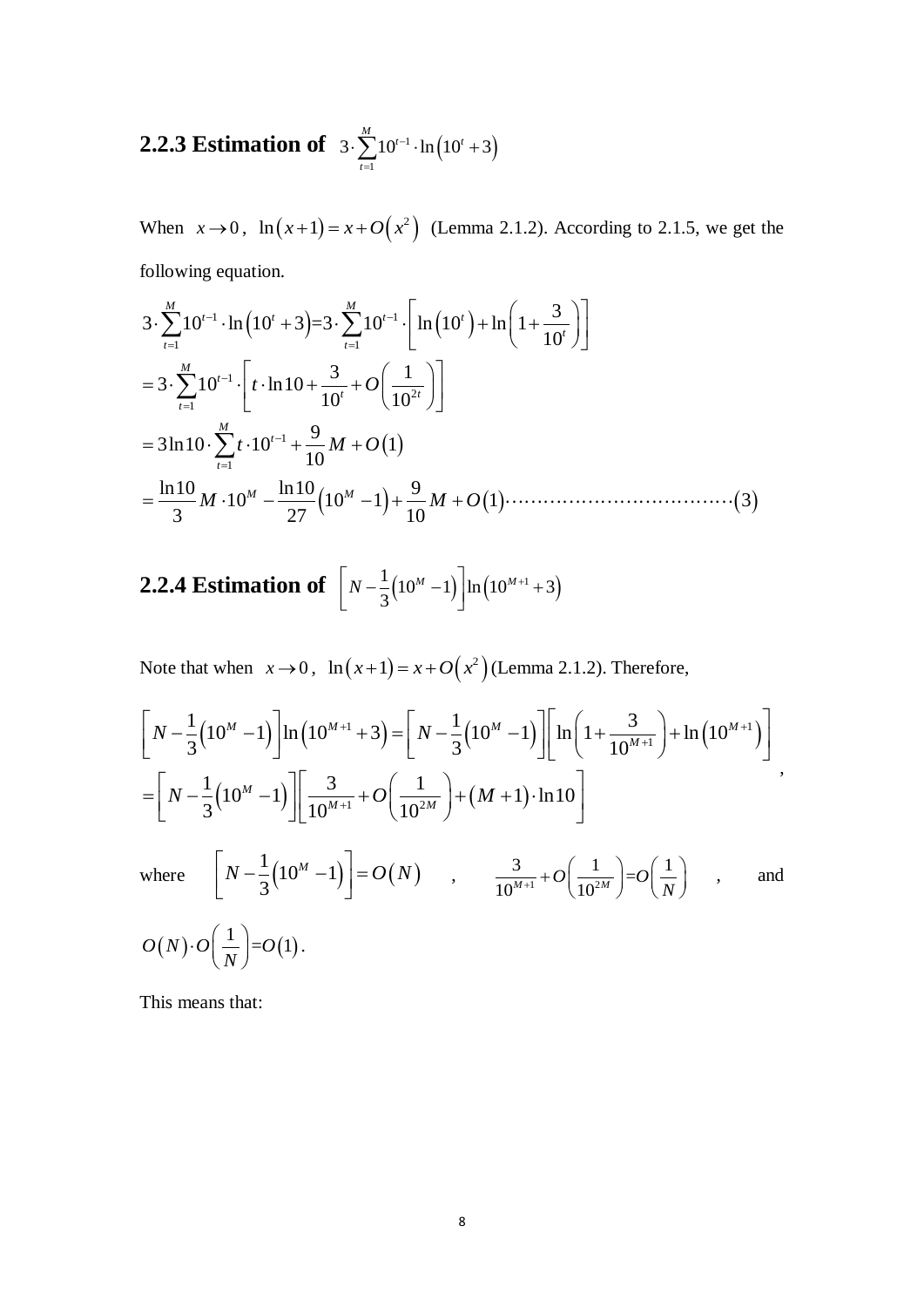$$
\begin{aligned}\n&\left[N - \frac{1}{3}(10^M - 1)\right] \ln(10^{M+1} + 3) \\
&= \left[N - \frac{1}{3}(10^M - 1)\right] \cdot \left[\frac{3}{10^{M+1}} + O\left(\frac{1}{10^{2M}}\right) + (M+1) \cdot \ln 10\right] \\
&= \left[N - \frac{1}{3}(10^M - 1)\right] \cdot (M+1) \cdot \ln 10 + O(1) \\
&= \ln 10 \cdot \left(MN - \frac{1}{3}M \cdot 10^M + \frac{1}{3}M + N - \frac{1}{3} \cdot 10^M + \frac{1}{3}\right) + O(1) \\
&= \ln 10 \cdot \left(MN - \frac{1}{3}M \cdot 10^M + \frac{1}{3}M + N - \frac{1}{3} \cdot 10^M\right) + O(1) \cdot \dots \cdot \cdot \cdot \cdot \cdot \cdot \cdot \cdot (4)\n\end{aligned}
$$

.

### <span id="page-9-0"></span>**2.2.5 Summate and analyze the error terms**

Finally we substitute (2)(3)(4) into (1):  
\n
$$
\sum_{1 \le n \le N} \ln a_n = \left[ \left( N + \frac{1}{2} \right) \ln N - N + O(1) \right]
$$
\n
$$
+ \left[ \frac{\ln 10}{3} M \cdot 10^M - \frac{\ln 10}{27} \left( 10^M - 1 \right) + \frac{9}{10} M + O(1) \right]
$$
\n
$$
+ \left[ \ln 10 \cdot \left( M - \frac{1}{3} M \cdot 10^M + \frac{1}{3} M + N - \frac{1}{3} \cdot 10^M \right) + O(1) \right]
$$
\n
$$
= N \ln N + \frac{1}{2} \ln N - N + \frac{\ln 10}{3} \cdot M \cdot 10^M - \frac{\ln 10}{27} \cdot 10^M + \frac{9}{10} M
$$
\n
$$
+ \ln 10 \cdot M - \frac{\ln 10}{3} \cdot M \cdot 10^M + \frac{\ln 10}{3} \cdot M + \ln 10 \cdot N - \frac{\ln 10}{3} \cdot 10^M + O(1)
$$
\n
$$
= (N \ln N + MN \cdot \ln 10) + \frac{1}{2} \ln N + (\ln 10 - 1) N - \frac{10 \ln 10}{27} \cdot 10^M
$$
\n
$$
+ \left( \frac{\ln 10}{3} + \frac{9}{10} \right) M + O(1)
$$

then:

then:  
\n
$$
\sum_{1 \le n \le N} \ln a_n = (N \ln N + MN \cdot \ln 10) + \left[ (\ln 10 - 1) N - \frac{10 \ln 10}{27} \cdot 10^M \right] + \left[ \left( \frac{\ln 10}{3} + \frac{9}{10} \right) M + \frac{1}{2} \ln N \right] + O(1) \cdots \cdots \cdots \cdots (5)
$$

This is the asymptotic formula with an  $O(1)$  error term when  $k = 3$ .

Because the quotients of M over  $\ln N$  and  $10^M$  over N are bounded, the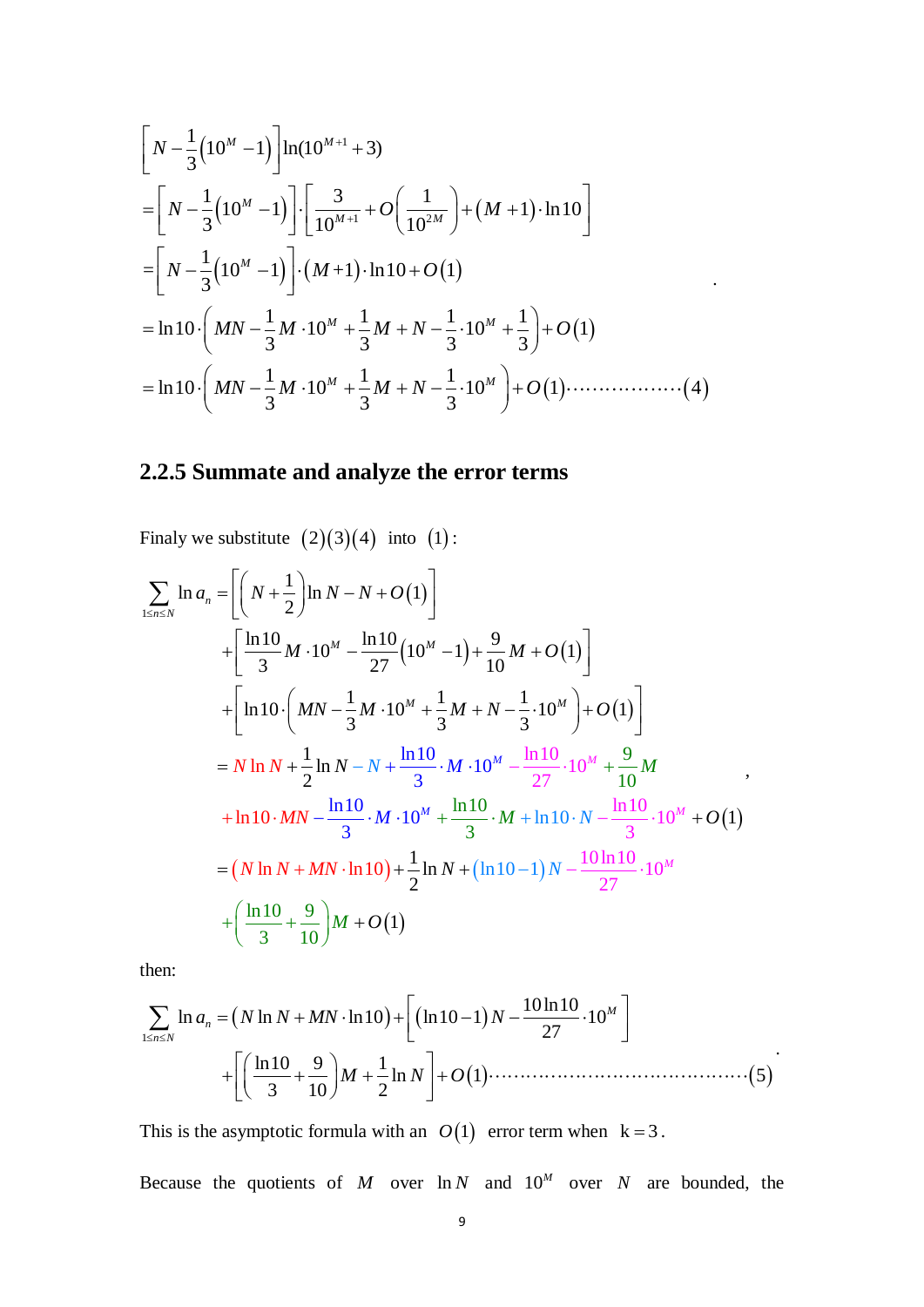following equations hold:

$$
\lim_{N \to +\infty} \frac{N \ln N + MN \ln 10}{N \ln N} = 2,
$$
\n
$$
\lim_{N \to +\infty} \frac{\frac{1}{2} \ln N + (\ln 10 - 1)N - \frac{10 \ln 10}{27} 10^M + \left(\frac{\ln 10}{3} + \frac{9}{10}\right)M}{N} = O(1).
$$

This means that:  $\sum \ln a_n = 2N \ln N + O(N)$ 1  $\sum_{n\leq N}$  ln  $a_n = 2N$  ln  $a_n = 2N \ln N + O(N)$  $\sum_{\leq n \leq N}$  $\sum$  ln  $a_n = 2N \ln N + O(N)$ .

### <span id="page-10-0"></span>**2.3 For Some Specific**  $k \left( k = 1, 2, 4, 5, 6, 8, 9, 10, 11 \right)$ , in Base 10)

The following proof is similar to  $k = 3$ , but only different in the classification of *n* according to how many digits  $k \cdot n$  has in the base 10. Chen, J.(2012:9-14) proved the asymptotic formula to be true when  $1 \le k \le 9$ , but in fact, the asymptotic formula is true even when  $k = 10,11$ .

#### <span id="page-10-1"></span>**2.3.1**  $k=1$

Assume *n* has *t* digits ( $n \in \mathbb{Z}^+$ ,  $t \in \mathbb{Z}^+$ ), then  $10^{t-1} \le n < 10^t$ . Because of the definition of the sequence  $\{a_n\}$ , we have  $a_n = n \cdot (10^t + 1)$  $a_n = n \cdot (10^t + 1)$ . For any *N* that is large

enough, there exists a unique 
$$
M \in \mathbb{Z}^+
$$
 such that  $10^M \le N < 10^{M+1}$ .  
\nBy the same argument:  
\n
$$
\prod_{1 \le n \le N} a_n = \prod_{n=1}^9 a_n \cdot \prod_{n=10}^{99} a_n \cdots \prod_{n=10^{M-1}}^{10^{M}-1} a_n \cdot \prod_{n=10^M}^N a_n
$$
\n
$$
= N! (10+1)^9 \cdot (100+1)^{90} \cdots (10^M+1)^{9 \cdot 10^{M-1}} \cdot (10^{M+1}+1)^{N-(10^M-1)}
$$
\n
$$
\sum_{1 \le n \le N} \ln a_n = \ln N! + \sum_{i=1}^M \ln (10^i+1)^{9 \cdot 10^{i-1}} + \ln (10^{M+1}+1)^{N-(10^M-1)}
$$
\n
$$
= \ln N! + 9 \cdot \sum_{i=1}^M 10^{i-1} \cdot \ln (10^i+1) + \left[ N - (10^M-1) \right] \ln (10^{M+1}+1)
$$
\nWe have:  $\ln N! = \left( N + \frac{1}{2} \right) \ln N - N + O(1)$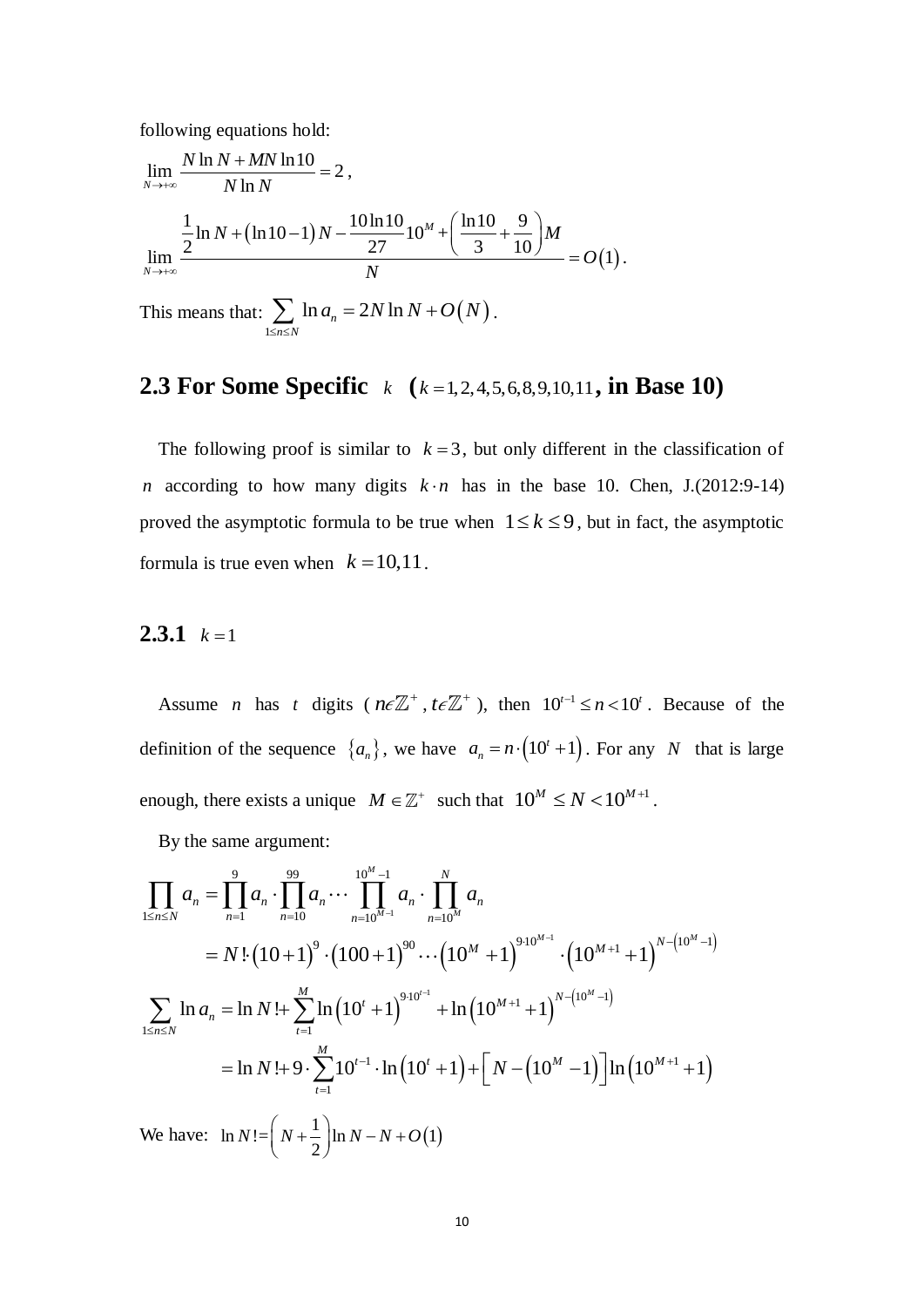When  $x \to 0$ ,  $\ln(x+1) = x + O(x^2)$ , which means that:

When 
$$
x \to 0
$$
,  $\ln(x+1) = x + O(x^2)$ , which means that:  
\n
$$
9 \cdot \sum_{t=1}^{M} 10^{t-1} \cdot \ln(10^t + 1) = 9 \cdot \sum_{t=1}^{M} 10^{t-1} \cdot \left[ \ln(10^t) + \ln\left(1 + \frac{1}{10^t}\right) \right]
$$
\n
$$
= 9 \cdot \sum_{t=1}^{M} 10^{t-1} \cdot \left[ t \cdot \ln 10 + \frac{1}{10^t} + O\left(\frac{1}{10^{2t}}\right) \right]
$$
\n
$$
= 9 \cdot \ln 10 \cdot \sum_{t=1}^{M} t \cdot 10^{t-1} + \frac{9}{10}M + O(1)
$$
\n
$$
= \ln 10 \cdot M \cdot 10^M - \frac{\ln 10}{9} \left(10^M - 1\right) + \frac{9}{10}M + O(1)
$$

and

and  
\n
$$
\left[N - (10^M - 1)\right] \ln\left(10^{M+1} + 1\right) = \left[N - (10^M - 1)\right] \left[\ln\left(1 + \frac{1}{10^{M+1}}\right) + \ln\left(10^{M+1}\right)\right]
$$
\n
$$
= \left[N - (10^M - 1)\right] \left[\frac{1}{10^{M+1}} + O\left(\frac{1}{10^{2M}}\right) + (M+1) \cdot \ln 10\right]
$$
\n
$$
= \ln 10 \cdot \left(\frac{M+1}{N}\right) \left[N - (10^M - 1)\right] + O(1)
$$
\n
$$
= \ln 10 \cdot \left(\frac{MN - M \cdot 10^M + M + N - 10^M + 1}{M+10^{M}}\right) + O(1)
$$
\n
$$
= \ln 10 \cdot \left(\frac{MN - M \cdot 10^M + M + N - 10^M}{M+10^{M}}\right) + O(1)
$$

At last we have:

At last we have:  
\n
$$
\sum_{1 \le n \le N} \ln a_n = \left[ \left( N + \frac{1}{2} \right) \ln N - N + O(1) \right]
$$
\n
$$
+ \left[ \ln 10 \cdot M \cdot 10^M - \frac{\ln 10}{9} \cdot (10^M - 1) + \frac{9}{10} M + O(1) \right]
$$
\n
$$
+ \left[ \ln 10 \cdot (MN - M \cdot 10^M + M + N - 10^M) + O(1) \right]
$$
\n
$$
= N \ln N + \frac{1}{2} \ln N - N + \ln 10 \cdot M \cdot 10^M - \frac{\ln 10}{9} \cdot 10^M + \frac{9}{10} M
$$
\n
$$
+ \ln 10 \cdot MN - \ln 10 \cdot M \cdot 10^M + \ln 10 \cdot N + \ln 10 \cdot N - \ln 10 \cdot 10^M + O(1)
$$
\n
$$
= (N \ln N + MN \cdot \ln 10) + \frac{1}{2} \ln N + (\ln 10 - 1) N - \frac{10 \ln 10}{9} \cdot 10^M
$$
\n
$$
+ \left( \ln 10 + \frac{9}{10} \right) M + O(1)
$$

which means that: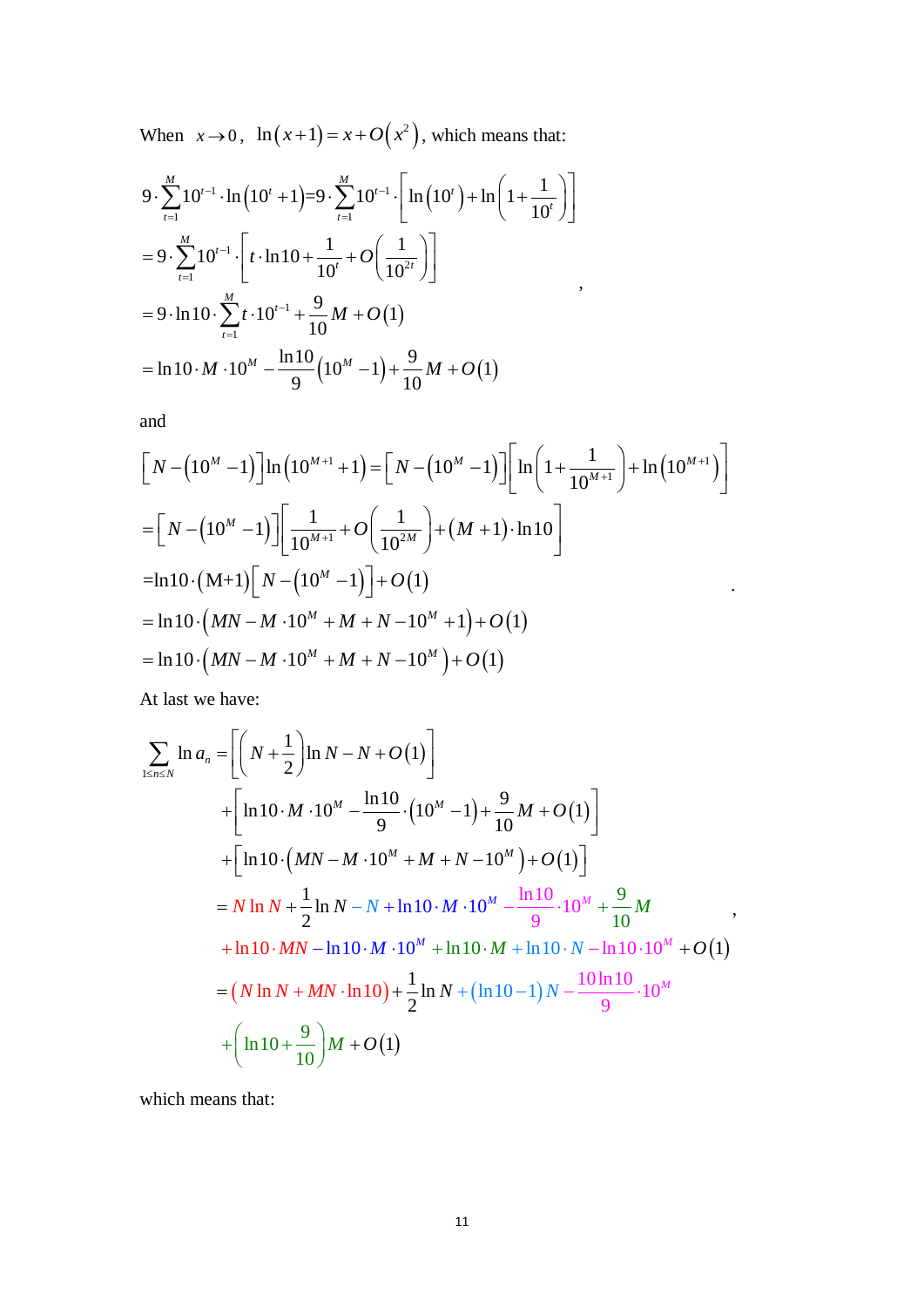$$
\sum_{1 \le n \le N} \ln a_n = (N \ln N + MN \cdot \ln 10) + \left[ (\ln 10 - 1) N - \frac{10 \ln 10}{9} \cdot 10^M \right] + \left[ \left( \ln 10 + \frac{9}{10} \right) M + \frac{1}{2} \ln N \right] + O(1) \cdots \cdots \cdots \cdots \cdots \cdots \cdots (6)
$$

This is the asymptotic formula with an  $O(1)$  error term when  $k=1$ .

Because the quotients of  $M$  over  $\ln N$  and  $10^M$  over  $N$  are bounded, the following equations hold:

$$
\sum_{1 \text{SUSN}} \ln a_n = (N \ln N + MN \cdot \ln 10) + [( \ln 10 - 1)N - \frac{6 \ln 10}{9} \cdot 10^M ]
$$
  
+ 
$$
\left[ (\ln 10 + \frac{9}{10})M + \frac{1}{2} \ln N \right] + O(1) \dots
$$
  
This is the asymptotic formula with an  $O(1)$  error term when k  
Because the quotients of M over  $\ln N$  and  $10^M$  over N  
following equations hold:  

$$
\lim_{N \to +\infty} \frac{N \ln N + MN \ln 10}{N \ln N} = 2,
$$

$$
\frac{(\ln 10 - 1)N - \frac{10 \ln 10}{9} 10^M + \frac{1}{2} \ln N + (\ln 10 + \frac{9}{10})M}{N} = O(1),
$$
which means that: 
$$
\sum_{1 \text{SUSN}} \ln a_n = 2N \ln N + O(N).
$$
  
**2.3.2**  $k = 2, 4, 5, 6, 8, 9, 10, 11$   
Because the proof for  $k = 2, 4, 5, 6, 8, 9, 10, 11$  is tedious and h  
proof of  $k = 1$  and  $k = 3$ , the detailed proof is presented in '5  
only the results are presented below. (**Equations** (7) ~ (1'  
**Appendix**.)  
For  $k = 2, 4, 5, 6, 8, 9, 10, 11$ , the asymptotic formula 
$$
\sum_{1 \text{SUSN}} \ln a_n
$$
is true.  
Furthermore, we get the following asymptotic formulas with an  
which  $M = \lfloor \log_{10} kN \rfloor$ . ( $\lfloor x \rfloor$  is the floor function of x)  
For  $k = 2$ ,  

$$
\sum_{1 \text{SUSN}} \ln a_n = (N \ln N + MN \cdot \ln 10) + \left[ (\ln 10 - 1)N - \frac{5 \ln 10}{9} \cdot 10^M \right]
$$

$$
+ \left[ (\ln 10 + \frac{9}{10})M + \frac{1}{2} \ln N \right] + O(1)
$$
  
For  $k = 4$ ,  

$$
\frac{12}{\
$$

#### <span id="page-12-0"></span>**2.3.2**  $k = 2, 4, 5, 6, 8, 9, 10, 11$

Because the proof for  $k = 2, 4, 5, 6, 8, 9, 10, 11$  is tedious and highly similar to the proof of  $k = 1$  and  $k = 3$ , the detailed proof is presented in **'5 Appendix'** and here only the results are presented below. (Equations  $(7) \sim (17)$  are also in '5

#### **Appendix'.)**

For  $k = 2,4,5,6,8,9,10,11$ , the asymptotic formula  $\sum_{n=1}^{\infty} \ln a_n = 2N \ln N + O(N)$ 1  $\sum_{n \leq N} \ln a_n = 2N \ln \frac{1}{2}$  $a_n = 2N \ln N + O(N)$  $\sum_{n \leq N}$  $\sum \ln a_n = 2N \ln N + O\left($ is true.

Furthermore, we get the following asymptotic formulas with an  $O(1)$  error term, in which  $M = \lfloor \log_{10} kN \rfloor$ . ( $\lfloor x \rfloor$  is the floor function of x) For  $k=2$ ,  $\left[\left(\ln 10-1\right)N-\frac{5\ln 10}{2}\cdot10^{M}\right]$ 

For 
$$
k = 2
$$
,  
\n
$$
\sum_{1 \le n \le N} \ln a_n = (N \ln N + MN \cdot \ln 10) + \left[ (\ln 10 - 1) N - \frac{5 \ln 10}{9} \cdot 10^M \right] + \left[ \left( \ln 10 + \frac{9}{10} \right) M + \frac{1}{2} \ln N \right] + O(1)
$$

For  $k=4$ ,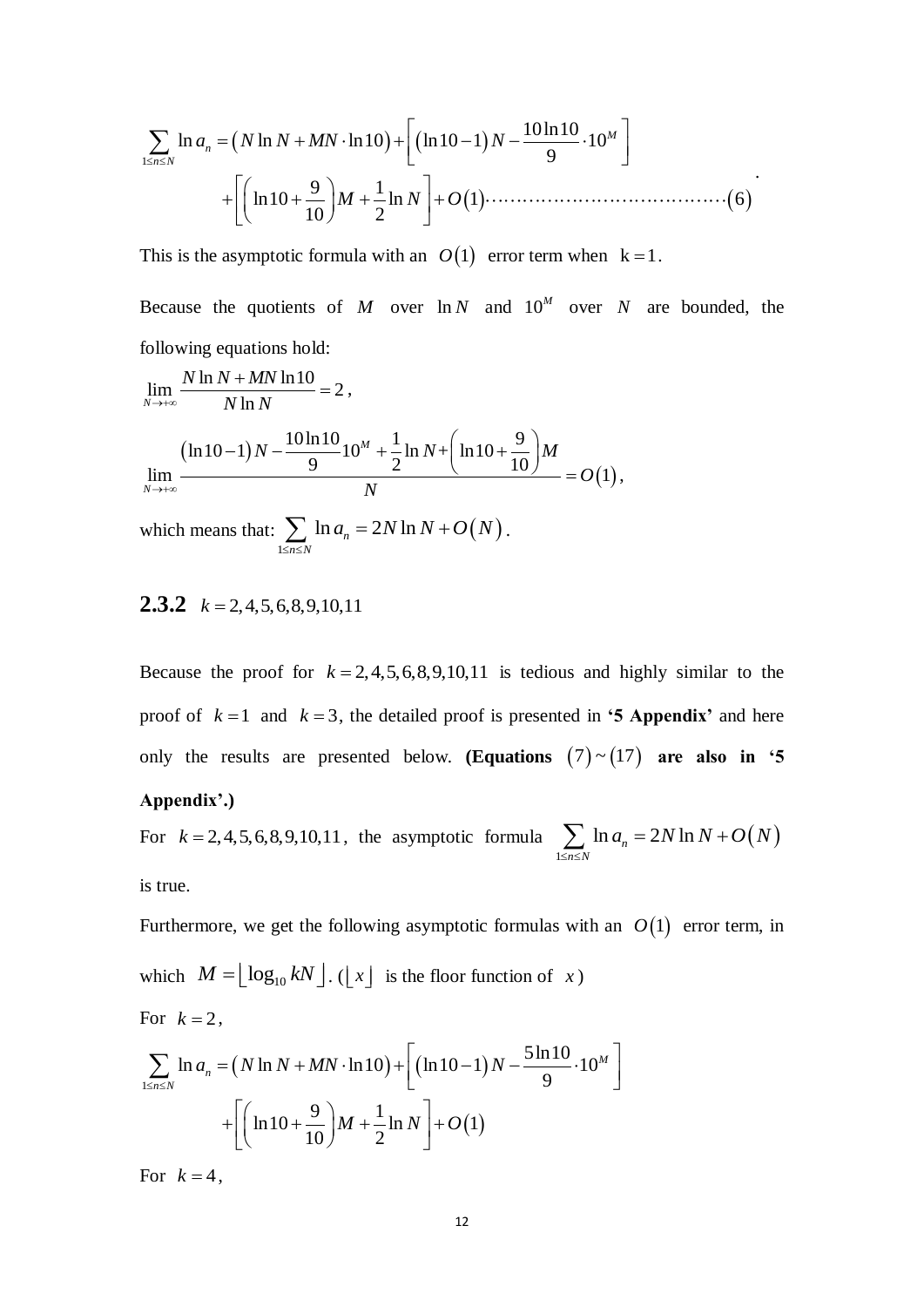$$
\sum_{1 \le n \le N} \ln a_n = (N \ln N + MN \cdot \ln 10) + \left[ (\ln 10 - 1) N - \frac{5 \ln 10}{18} \cdot 10^M \right] + \left[ \left( \ln 10 + \frac{9}{10} \right) M + \frac{1}{2} \ln N \right] + O(1)
$$

For  $k=5$ ,

$$
\sum_{1 \le n \le N} \ln a_n = (N \ln N + MN \cdot \ln 10) + \left[ (\ln 10 - 1) N - \frac{2 \ln 10}{9} \cdot 10^M \right] + \left[ \left( \ln 10 + \frac{9}{10} \right) M + \frac{1}{2} \ln N \right] + O(1)
$$

For  $k=6$ ,

$$
\sum_{1 \le n \le N} \ln a_n = (N \ln N + MN \cdot \ln 10) + \left[ (\ln 10 - 1) N - \frac{5 \ln 10}{27} \cdot 10^M \right] + \left[ \left( \frac{3 \ln 10}{2} + \frac{9}{10} \right) M + \frac{1}{2} \ln N \right] + O(1)
$$

For  $k=8$ ,

$$
\sum_{1 \le n \le N} \ln a_n = (N \ln N + MN \cdot \ln 10) + \left[ (\ln 10 - 1) N - \frac{5 \ln 10}{36} \cdot 10^M \right] + \left[ \left( \ln 10 + \frac{9}{10} \right) M + \frac{1}{2} \ln N \right] + O(1)
$$

For  $k=9$ ,

$$
\sum_{1 \le n \le N} \ln a_n = (N \ln N + MN \cdot \ln 10) + \left[ (\ln 10 - 1) N - \frac{10 \ln 10}{81} \cdot 10^M \right] + \left[ \left( \frac{\ln 10}{9} + \frac{9}{10} \right) M + \frac{1}{2} \ln N \right] + O(1)
$$

For  $k=10$ ,

$$
\sum_{1 \le n \le N} \ln a_n = (N \ln N + MN \cdot \ln 10) + \left[ (\ln 10 - 1) N - \frac{\ln 10}{9} \cdot 10^M \right] + \left[ \left( \ln 10 + \frac{9}{10} \right) M + \frac{1}{2} \ln N \right] + O(1)
$$

For  $k=11$ ,

$$
\sum_{1 \le n \le N} \ln a_n = (N \ln N + \ln 10 \cdot MN) + \left[ (\ln 10 - 1) N - \frac{10 \ln 10}{99} \cdot 10^M \right] + \left[ \frac{1}{2} \ln N + \left( \frac{9}{10} + \frac{\ln 10}{2} \right) M \right] + O(1)
$$